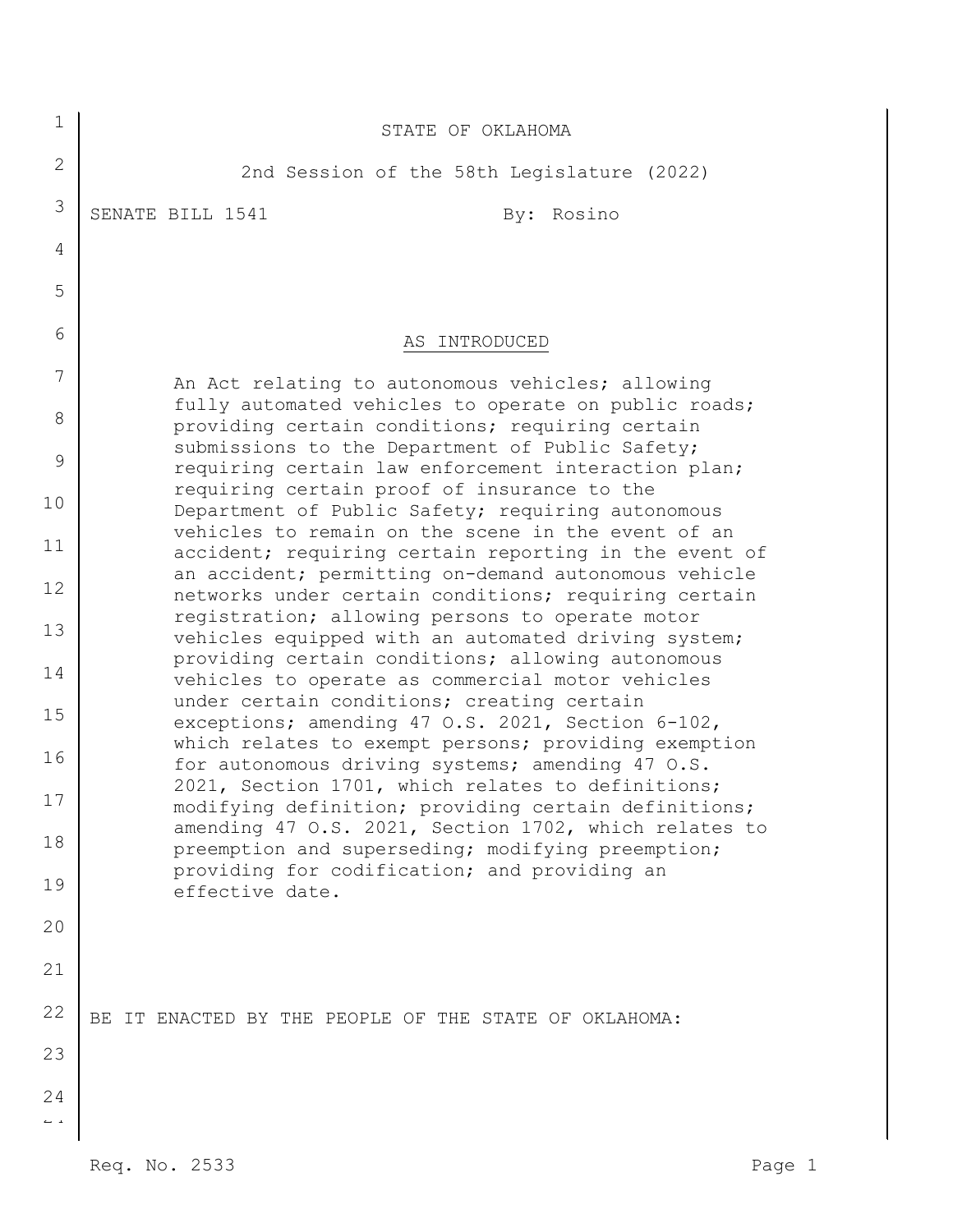SECTION 1. NEW LAW A new section of law to be codified in the Oklahoma Statutes as Section 1703 of Title 47, unless there is created a duplication in numbering, reads as follows:

A. A person may operate a fully autonomous vehicle on the public roads of this state without a human driver provided that the automated driving system is engaged and the vehicle meets the following conditions:

1. If a failure of the automated driving system occurs that renders that system unable to perform the entire dynamic driving task relevant to its intended operational design domain, the fully autonomous vehicle will achieve a minimal risk condition;

12 13 14 15 16 2. The fully autonomous vehicle is capable of operating in compliance with the applicable traffic and motor vehicle safety laws and regulations of this state when reasonable to do so, unless an exemption has been granted by the Department of Public Safety or their designee; and

17 18 19 20 21 22 3. When required by federal law, the vehicle bears the required manufacturer's certification label indicating that at the time of its manufacture it has been certified to be in compliance with all applicable Federal Motor Vehicle Safety Standards, including reference to any exemption granted by the National Highway Traffic Safety Administration.

23 24 B. Prior to operating a fully autonomous vehicle on the public roads of this state without a human driver, a person shall submit

Req. No. 2533 Page 2

 $\overline{a}$ 

1

2

3

4

5

6

7

8

9

10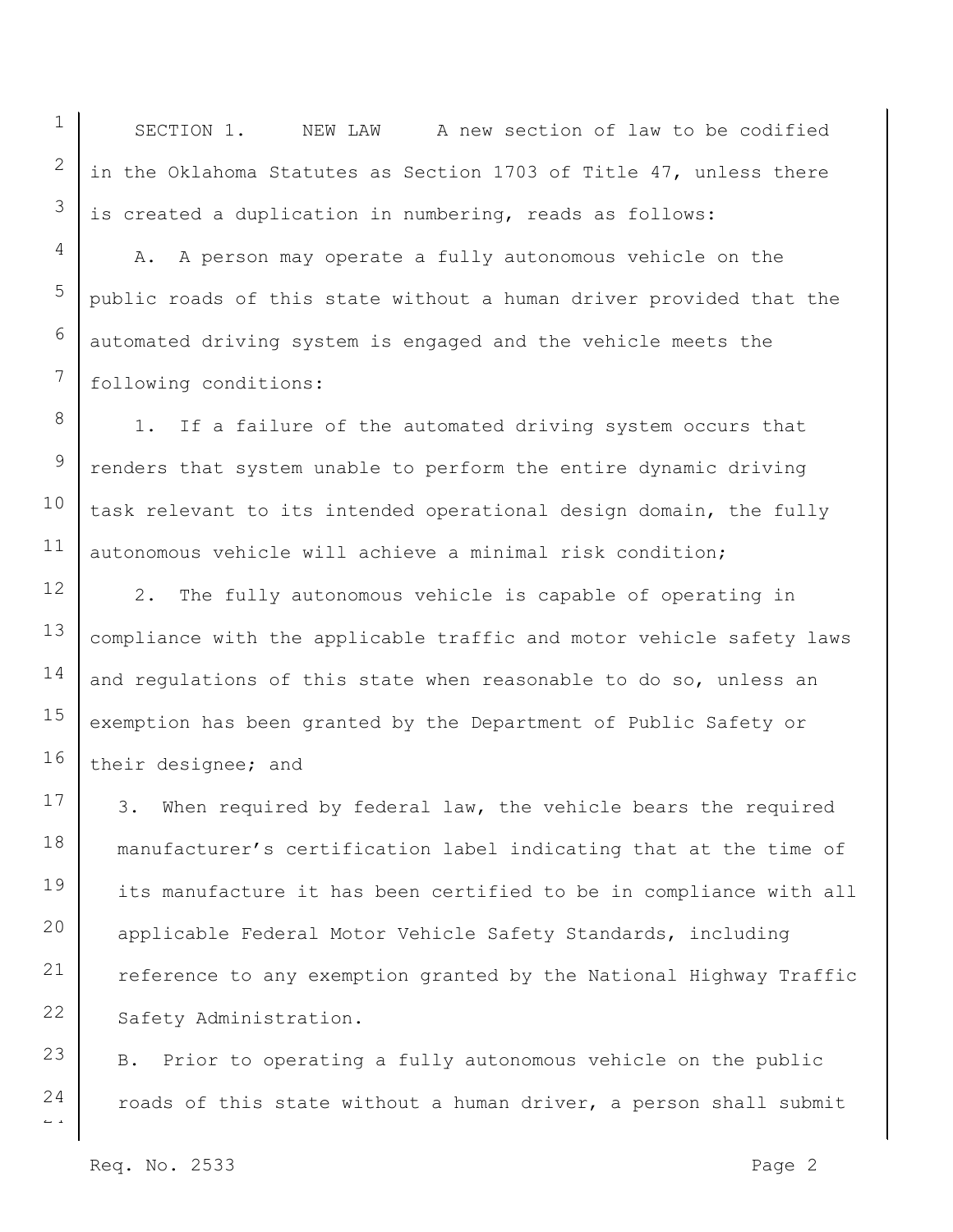a law enforcement interaction plan to the Department of Public Safety that describes:

1. How to communicate with a fleet support specialist who is available during the times the vehicle is in operation; 2. How to safely remove the fully autonomous vehicle from the roadway;

7 8 9 10 11 12 3. How to recognize whether the fully autonomous vehicle is in autonomous mode and steps to safely tow the vehicle; and 4. Any additional information the manufacturer or owner deems necessary regarding the hazardous conditions or public safety risks associated with the operation of the fully autonomous vehicle.

13 14 15 SECTION 2. NEW LAW A new section of law to be codified in the Oklahoma Statutes as Section 1704 of Title 47, unless there is created a duplication in numbering, reads as follows:

16 17 18 19 20 21 Before operating a fully autonomous vehicle on public roads in this state without a human driver, a person shall submit proof of financial responsibility satisfactory to the Department of Public Safety that the fully autonomous vehicle is covered by insurance or proof of self-insurance that satisfies the requirements of Section 7-324 of this title.

22 23 24 SECTION 3. NEW LAW A new section of law to be codified in the Oklahoma Statutes as Section 1705 of Title 47, unless there is created a duplication in numbering, reads as follows:

Req. No. 2533 Page 3

 $\overline{a}$ 

1

2

3

4

5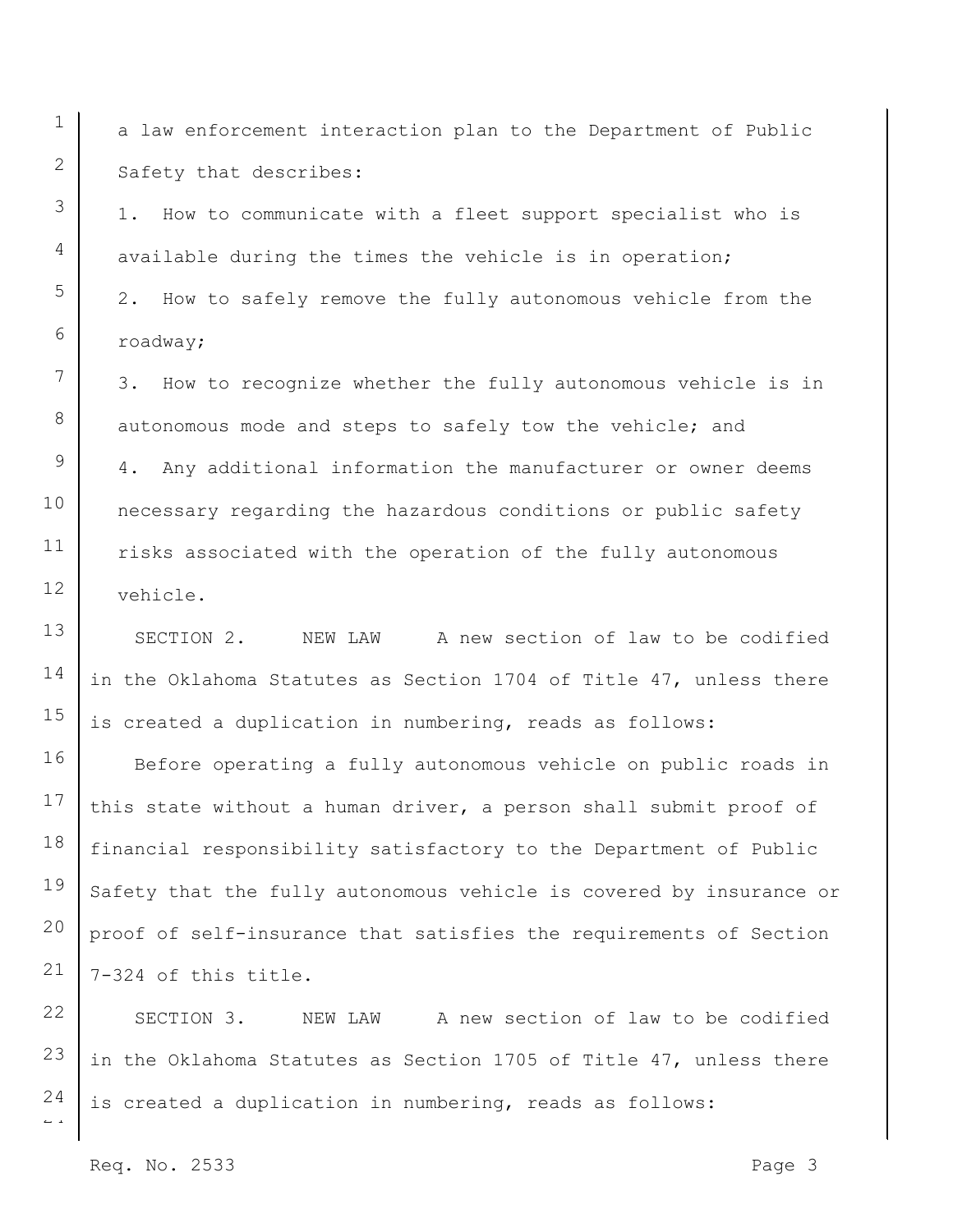1

2

3

4

5

6

7

8

9

10

In the event of an accident:

A. The fully autonomous vehicle shall remain on the scene of the accident when required by Sections 10-107 or 10-108 of this title, consistent with its capability under Section 4 of this Act. B. The owner of the fully autonomous vehicle, or a person on behalf of the vehicle owner, shall report any accidents or collisions consistent with Sections 10-107 or 10-108 of this title. SECTION 4. NEW LAW A new section of law to be codified in the Oklahoma Statutes as Section 1706 of Title 47, unless there is created a duplication in numbering, reads as follows:

11 12 13 14 15 16 17 18 19 20 21 An on-demand autonomous vehicle network shall be permitted to operate pursuant to state laws governing the operation of transportation network companies, taxis, or any other ground transportation for-hire of passengers, with the exception that any provision of the Oklahoma Transportation Network Company Service Act that reasonably applies only to a human driver would not apply to the operation of fully autonomous vehicles with the automated driving system engaged on an on-demand autonomous vehicle network. SECTION 5. NEW LAW A new section of law to be codified in the Oklahoma Statutes as Section 1707 of Title 47, unless there is created a duplication in numbering, reads as follows:

 $\overline{a}$ 22 23 24 A. A fully autonomous vehicle shall be properly registered in accordance with the Oklahoma Vehicle Licensing and Registration Act. If a fully autonomous vehicle is registered in this state, the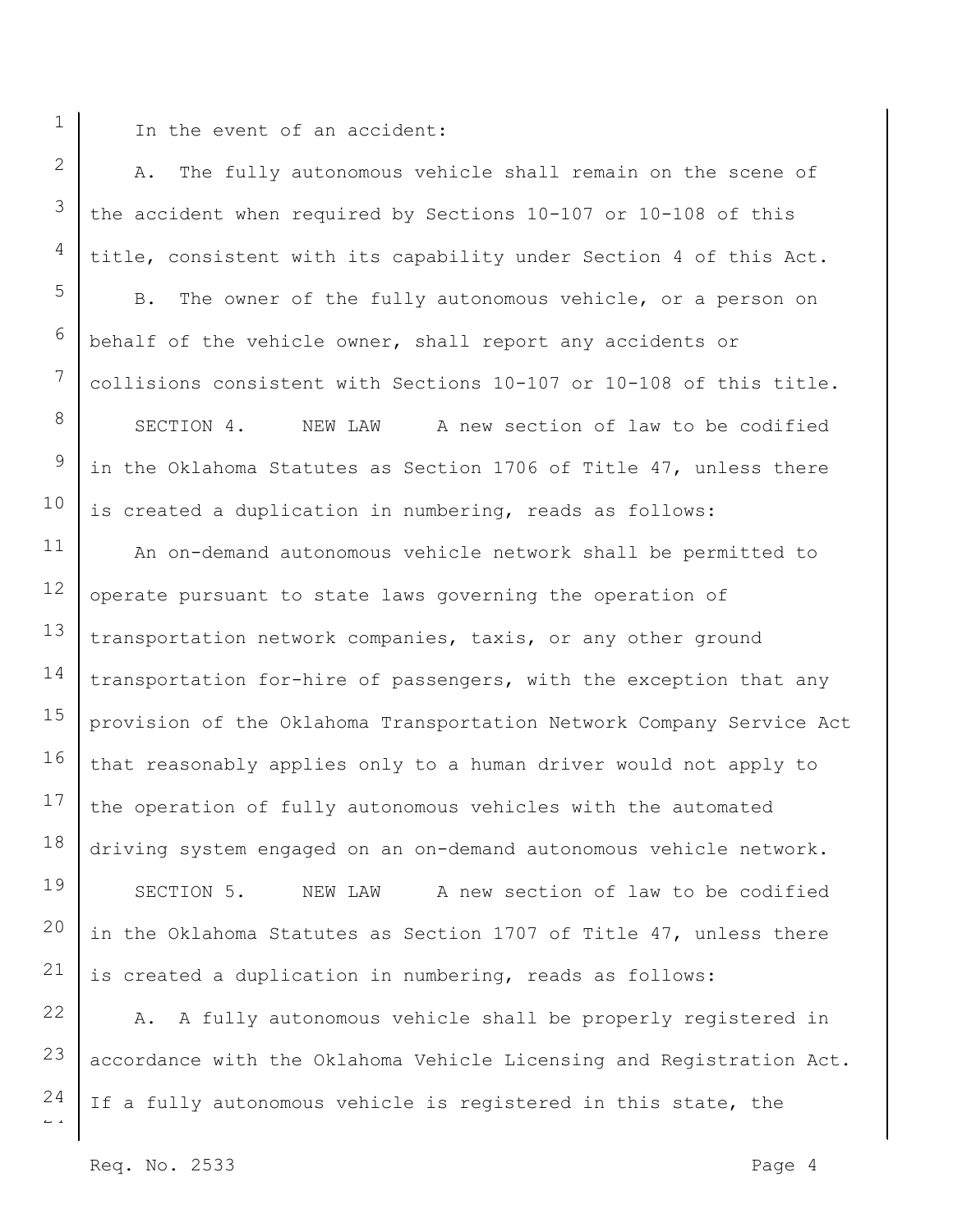vehicle shall be identified on the registration as a fully autonomous vehicle.

B. A fully autonomous vehicle shall be properly titled in accordance with Oklahoma Vehicle Licensing and Registration Act. If a fully autonomous vehicle is titled in this state, the vehicle shall be identified on the title as a fully autonomous vehicle.

SECTION 6. NEW LAW A new section of law to be codified in the Oklahoma Statutes as Section 1708 of Title 47, unless there is created a duplication in numbering, reads as follows:

A. A person may operate a motor vehicle equipped with an automated driving system capable of performing the entire dynamic driving task if:

13 15 16 1. Such automated driving system will issue a request to intervene whenever the automated driving system is not capable of performing the entire dynamic driving task with the expectation that the person will respond appropriately to such a request; and

17 18 19 20 2. The automated driving system is capable of being operated in compliance with all rules of the road as provided in Sections 11-101 through 11-14 of this title when reasonable to do so unless an exemption has been granted by the Department of Public Safety.

 $\overline{a}$ 21 22 23 24 B. Nothing in this Act prohibits or restricts a human driver from operating a fully autonomous vehicle equipped with controls that allow for the human driver to control all or part of the dynamic driving task.

1

2

3

4

5

6

7

8

9

10

11

12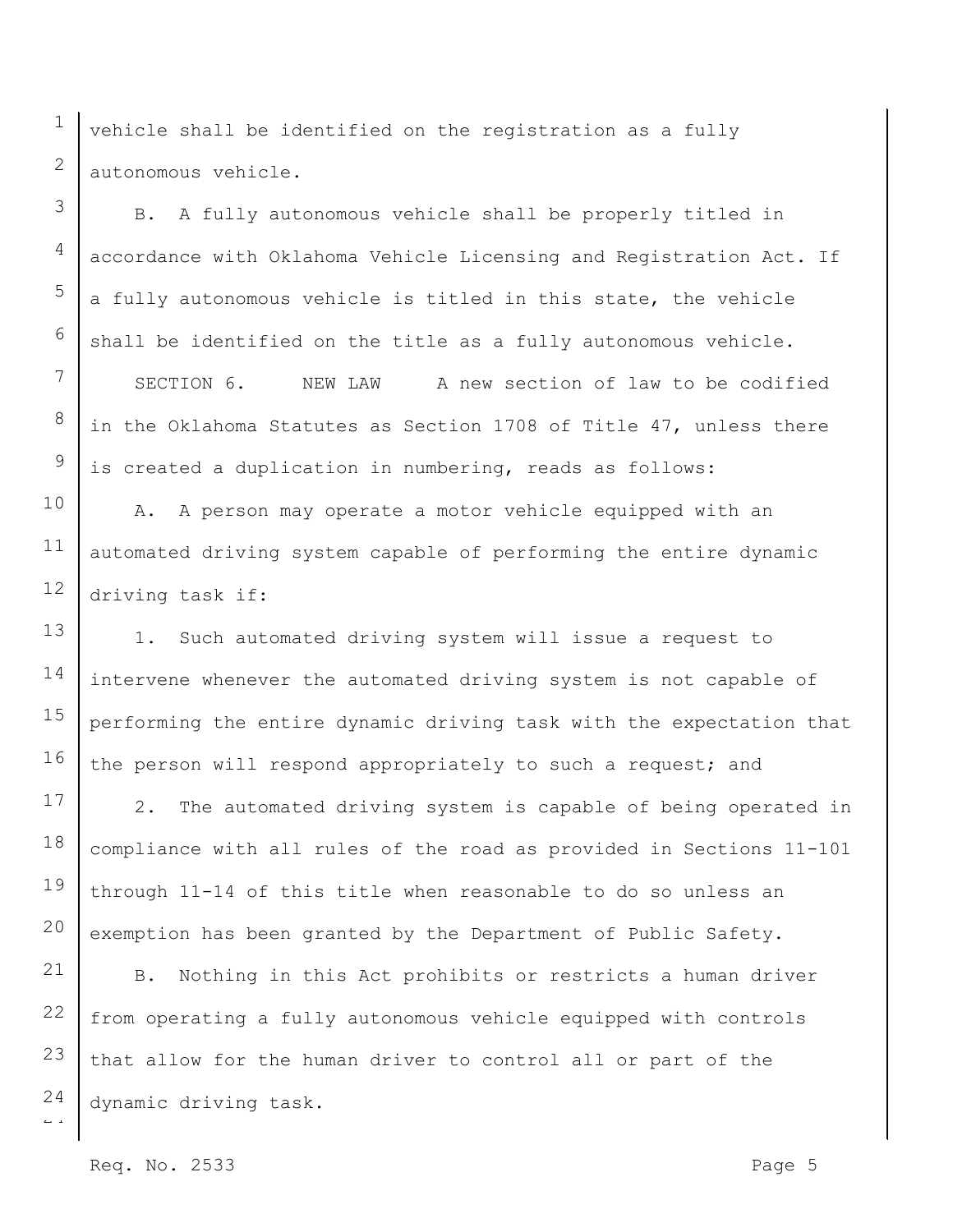SECTION 7. NEW LAW A new section of law to be codified in the Oklahoma Statutes as Section 1709 of Title 47, unless there is created a duplication in numbering, reads as follows:

A fully autonomous vehicle that is also a commercial motor vehicle may operate pursuant to state laws governing the operation of commercial motor vehicles, except that any provision that by its nature reasonably applies only to a human driver does not apply to such a vehicle operating with the automated driving system engaged.

9 10 11 SECTION 8. NEW LAW A new section of law to be codified in the Oklahoma Statutes as Section 1710 of Title 47, unless there is created a duplication in numbering, reads as follows:

12 13 14 15 A fully autonomous vehicle that is designed to be operated exclusively by the automated driving system for all trips is not subject to motor vehicle equipment laws or regulations of this state that:

16 17 A. Relate to or support motor vehicle operation by a human driver seated in the vehicle; and

18 19 20 B. Are not relevant for an automated driving system. SECTION 9. AMENDATORY 47 O.S. 2021, Section 6-102, is amended to read as follows:

 $\overline{a}$ 21 22 23 24 Section 6-102. A. A nonresident who is sixteen (16) years of age or older may operate a motor vehicle in this state as authorized by the class, restrictions, and endorsements specified on the license, if the nonresident is:

Req. No. 2533 Page 6

1

2

3

4

5

6

7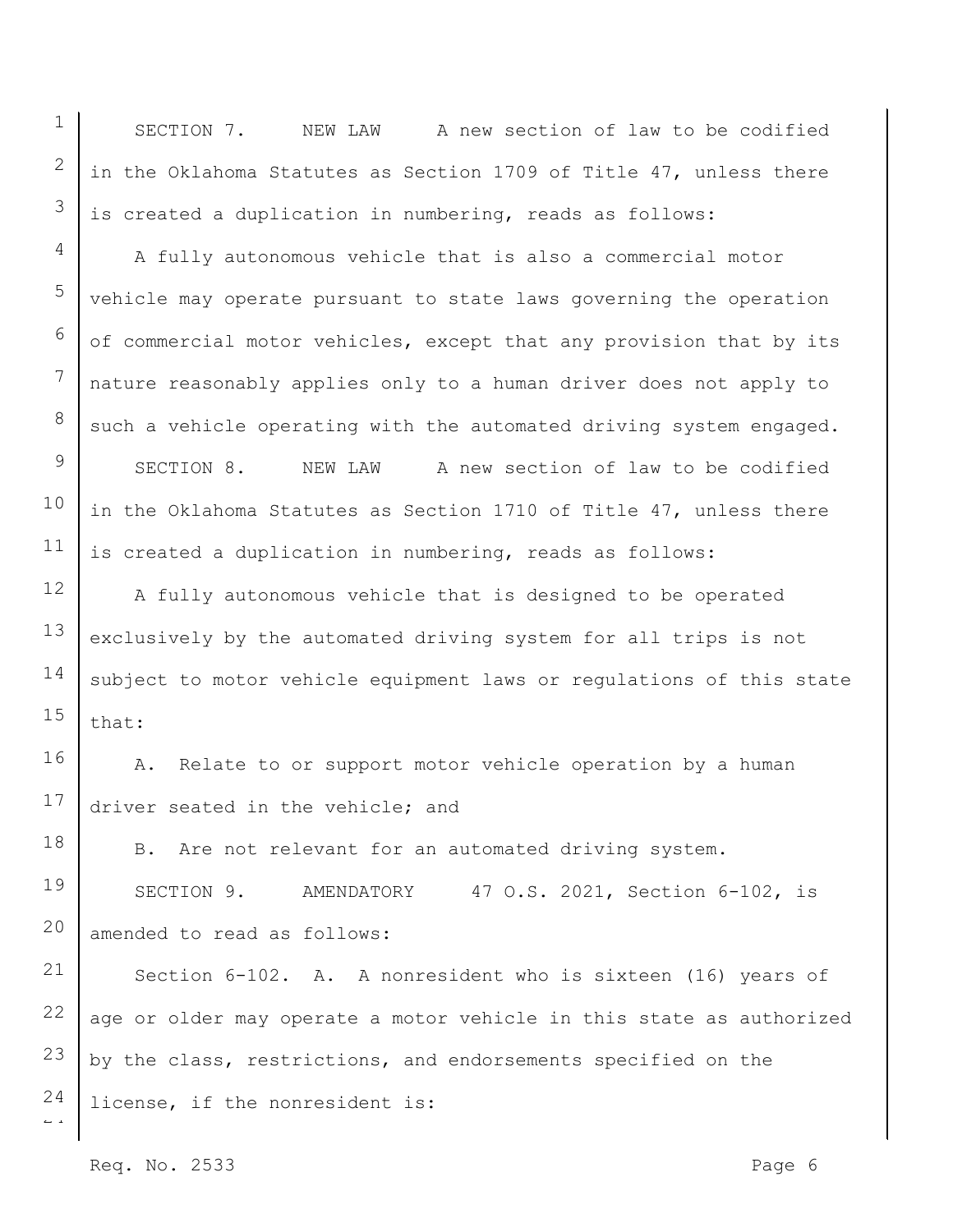1 2 3 4 1. Properly licensed in the home state or country to operate a commercial or noncommercial motor vehicle and who has immediate possession of a valid driver license issued by the home state or country; or

2. A member of the Armed Forces of the United States or the spouse or dependent of such member who has been issued and is in possession of a valid driver license issued by an overseas component of the Armed Forces of the United States.

9 10 11 B. A resident who is at least fifteen (15) years of age may operate a vehicle in this state without a driver license, if the resident is:

12 13 1. Operating a vehicle pursuant to subsection B of Section 6- 105 of this title; or

14 15 16 17 2. Taking the driving skills examination as required by Section 6-110 of this title, when accompanied by a Driver License Examiner of the Department of Public Safety or by a designated examiner approved and certified by the Department.

18 19 20 21 C. Any person, while in the performance of official duties, may operate any class of motor vehicle if the person possesses any class of valid Oklahoma driver license or a valid driver license issued by another state, if the person is:

22 23 1. A member of the Armed Forces of the United States who is on active duty;

 $\overline{a}$ 24

5

6

7

8

Req. No. 2533 Page 7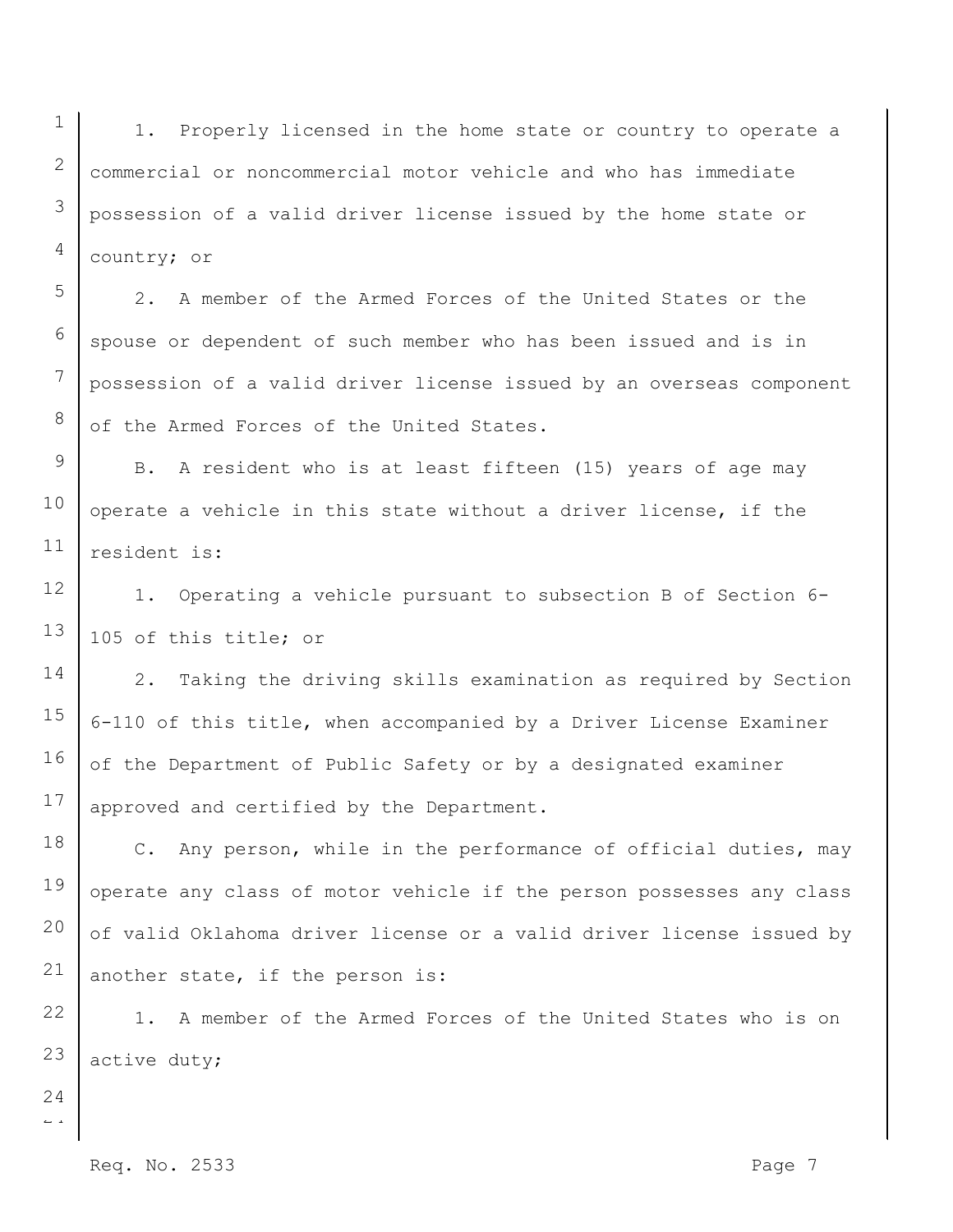2. A member of the military reserves, not including United States reserve technician;

3. A member of the National Guard who is on active duty, including National Guard military technicians;

4. A member of the National Guard who is on part-time National Guard training, including National Guard military technicians; or

8 5. A member of the United States Coast Guard who is on active duty.

9 10 11 12 13 14 15 16 D. The Commissioner of Public Safety is hereby authorized to adopt rules as may be necessary to enter into reciprocity agreements with foreign countries. The rules shall specify that the driver license standards of the foreign country shall be comparable to those of this state. The rules shall also require foreign drivers, who are operating a motor vehicle in Oklahoma under such a reciprocity agreement, to comply with the compulsory motor vehicle liability insurance and financial responsibility laws of this state.

E. When an automated driving system installed on a motor vehicle is engaged:

19 20 21 22 23 1. The automated driving system is considered the driver or operator, for the purpose of assessing compliance with applicable traffic or motor vehicle laws and shall be deemed to satisfy electronically all physical acts required by a driver or operator of the vehicle; and

 $\overline{a}$ 24

17

18

1

2

3

4

5

6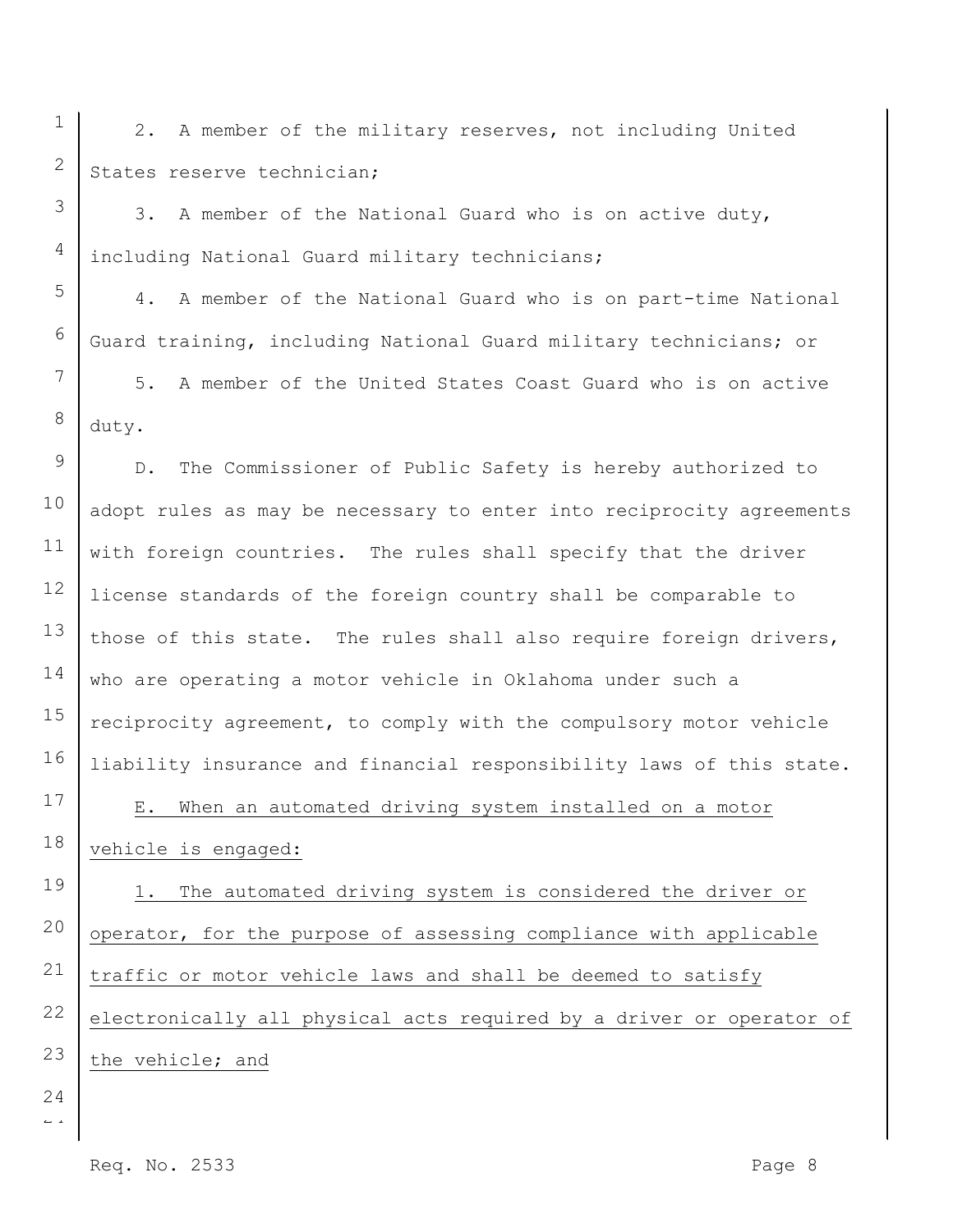1 2 2. The automated driving system is considered to be licensed to operate the vehicle.

SECTION 10. AMENDATORY 47 O.S. 2021, Section 1701, is amended to read as follows:

Section 1701. As used in this act:

3

4

5

20

6 7 8 9 10 11 12 13 14 A. "Driving automation system Automated Driving System or ADS" means hardware and software that are collectively capable of performing part or the entire dynamic task on a sustained basis, regardless of whether it is limited to a specific operational design domain. The term driving automation system is used generally to describe any system capable of level 1-5 driving automation, as specified in SAE International Recommended Practice J3016 including, but not limited to, core vehicle functions as listed in this section.

15 16 17 18 19 B. "Dynamic driving task or DDT" means all of the real-time operational and tactical functions required to operate a vehicle in on-road traffic, excluding the strategic functions such as trip scheduling and selection of destinations and waypoints and including without limitation:

1. Lateral vehicle motion control via steering;

21 22 2. Longitudinal vehicle motion control via acceleration and deceleration;

 $\overline{a}$ 23 24 3. Monitoring the driving environment via object and event detection, recognition, classification and response preparation;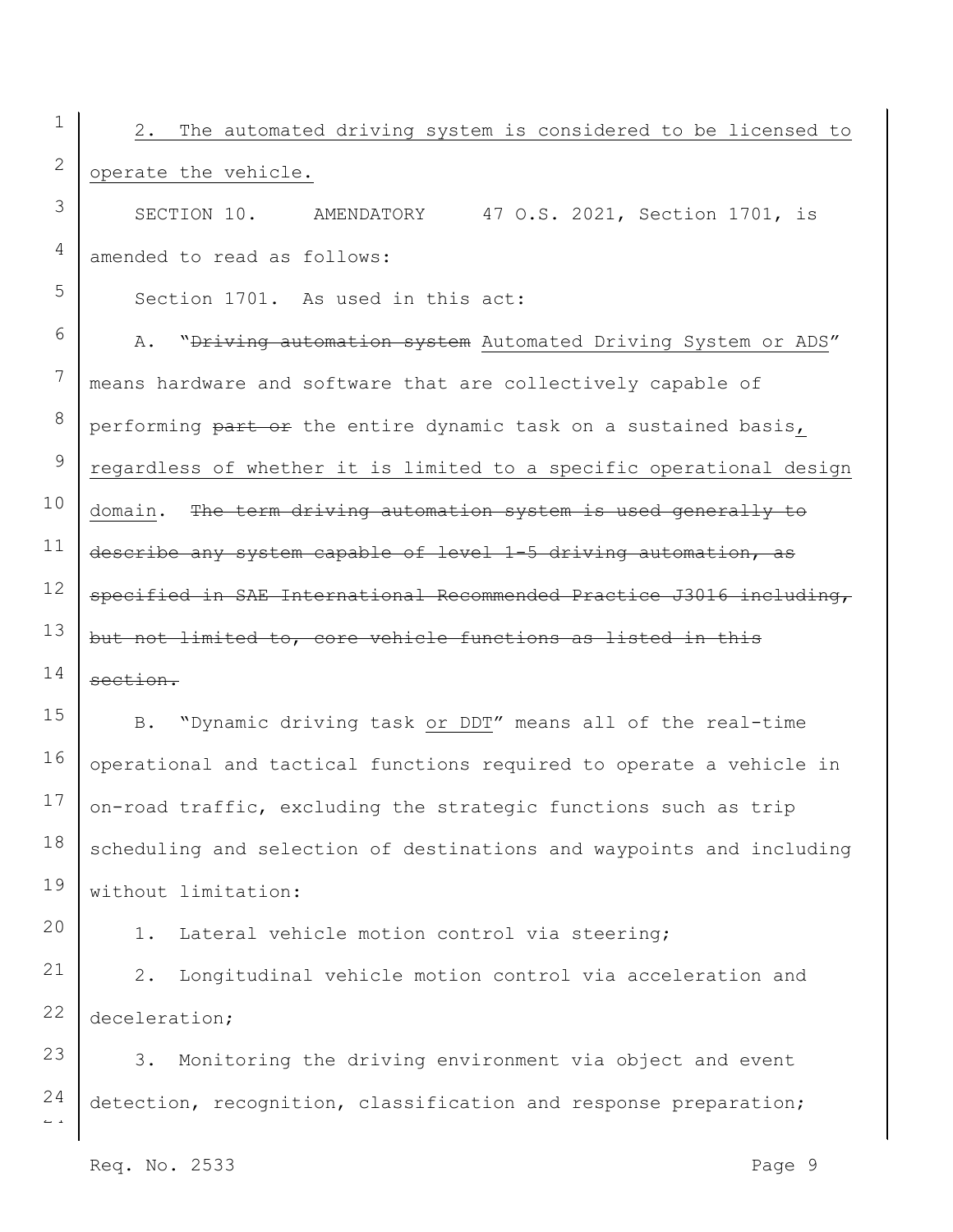| $\mathbf 1$                     | Object and event response execution;<br>4.                                |
|---------------------------------|---------------------------------------------------------------------------|
| 2                               | $5.$<br>Maneuver planning; and                                            |
| 3                               | Enhancing conspicuity via lighting, signaling and gesturing.<br>6.        |
| 4                               | "DDT Fallback" means the response by the person or human<br>$\mathbb C$ . |
| 5                               | driver to either perform the DDT or achieve a minimal risk condition      |
| 6                               | after occurrence of a DDT performance-relevant system failure(s) or       |
| $7\phantom{.0}$                 | upon operation design domain exit, or the response by an automated        |
| 8                               | driving system to achieve minimal risk condition, given the same          |
| $\mathsf 9$                     | circumstances.                                                            |
| 10                              | D. "Fully autonomous vehicle" means a motor vehicle equipped              |
| 11                              | with an automated driving system designed to function without a           |
| 12                              | human driver as a level 4 or 5 system under SAE J3016B.                   |
| 13                              | E. "Human driver" means a natural person in the vehicle with a            |
| 14                              | valid license to operate a motor vehicle who controls all or part of      |
| 15                              | the dynamic driving task.                                                 |
| 16                              | "Minimal risk condition" means a condition to which a<br>$F$ .            |
| 17                              | person, human driver, or an ADS may bring a vehicle after performing      |
| 18                              | the DDT Fallback in order to reduce the risk of a crash when a given      |
| 19                              | trip cannot or should not be completed.                                   |
| 20                              | "On-demand autonomous vehicle network" means a<br>G.                      |
| 21                              | transportation service network that uses a software application or        |
| 22                              | other digital means to dispatch or otherwise enable the pre-              |
| 23                              | arrangement of transportation with fully autonomous vehicles for          |
| 24<br>$\mathbb{L}^ \rightarrow$ | purposes of transporting passengers or goods including for-hire           |
|                                 |                                                                           |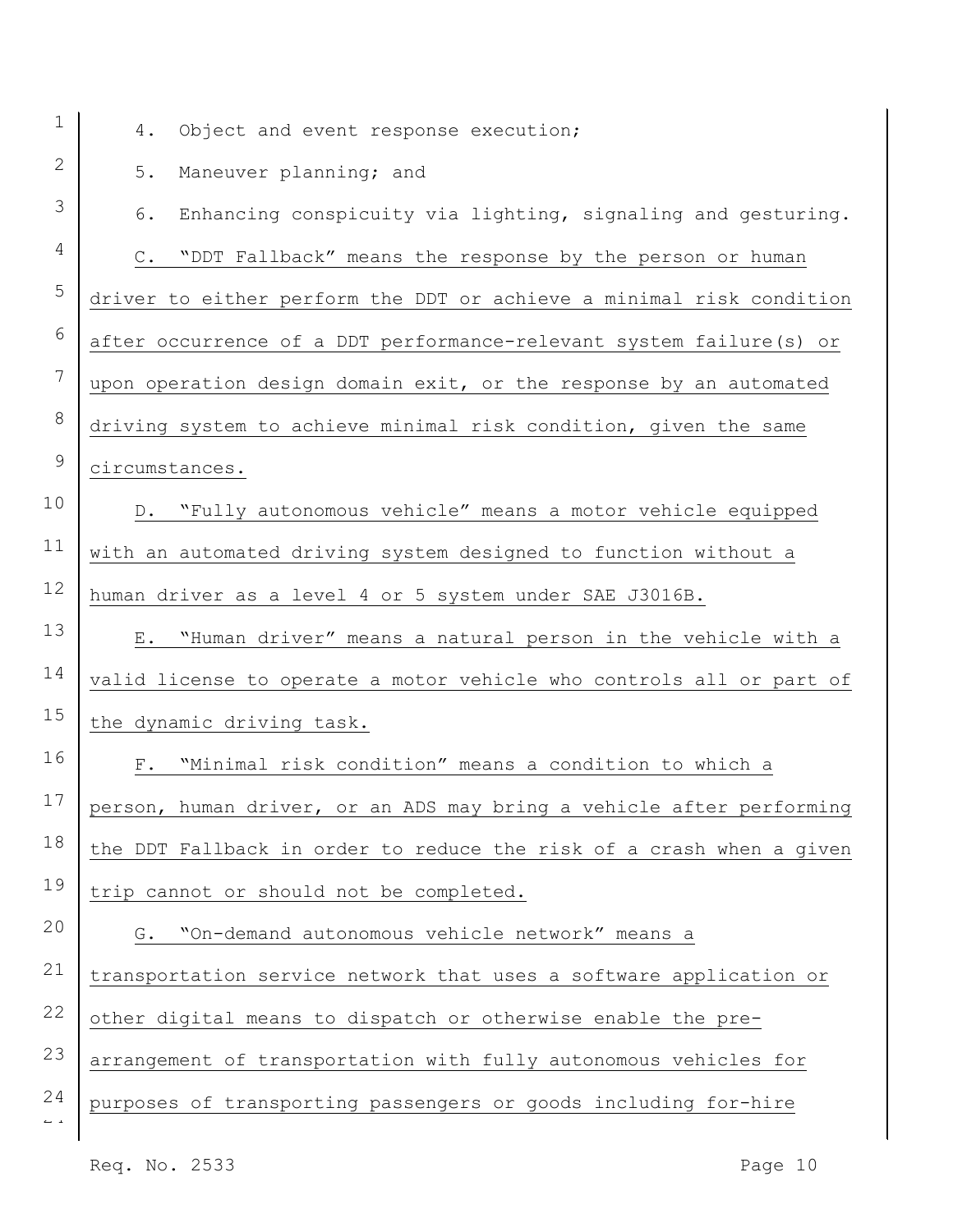transportation and transportation of passengers or goods for compensation.

| 3                             | H. "Operational design domain or ODD" means operating                |
|-------------------------------|----------------------------------------------------------------------|
| $\overline{4}$                | conditions under which a given automated driving system is           |
| 5                             | specifically designed to function including, but not limited to,     |
| $6\,$                         | environmental, geographical, and time-of-day restrictions, and/or    |
| 7                             | the requisite presence or absence of certain traffic or roadway      |
| 8                             | characteristics.                                                     |
| $\mathsf 9$                   | I. "Person" means a natural person, corporation, business            |
| 10                            | trust, estate, trust, partnership, limited liability company,        |
| 11                            | association, joint venture, governmental agency, public corporation, |
| 12                            | or any other legal or commercial entity.                             |
| 13                            | "Request to intervene" means notification by an automated<br>J.      |
| 14                            | driving system to a human driver, that the human driver should       |
| 15                            | promptly begin or resume performance of part or all of the dynamic   |
| 16                            | driving task.                                                        |
| 17                            | "SAE J3016B" means the Taxonomy and Definitions for Terms<br>К.      |
| 18                            | Related to Driving Automation Systems for On-Road Motor Vehicles     |
| 19                            | published by SAE International in June 2018.                         |
| 20                            | 47 O.S. 2021, Section 1702, is<br>SECTION 11.<br>AMENDATORY          |
| 21                            | amended to read as follows:                                          |
| 22                            | Section 1702. A. Only the State of Oklahoma may enact a law or       |
| 23                            | take any other action to regulate the operation of motor vehicles    |
| 24<br>$\mathbb Z$ $\mathbb Z$ | equipped with driving automation systems in Oklahoma.                |
|                               |                                                                      |

1